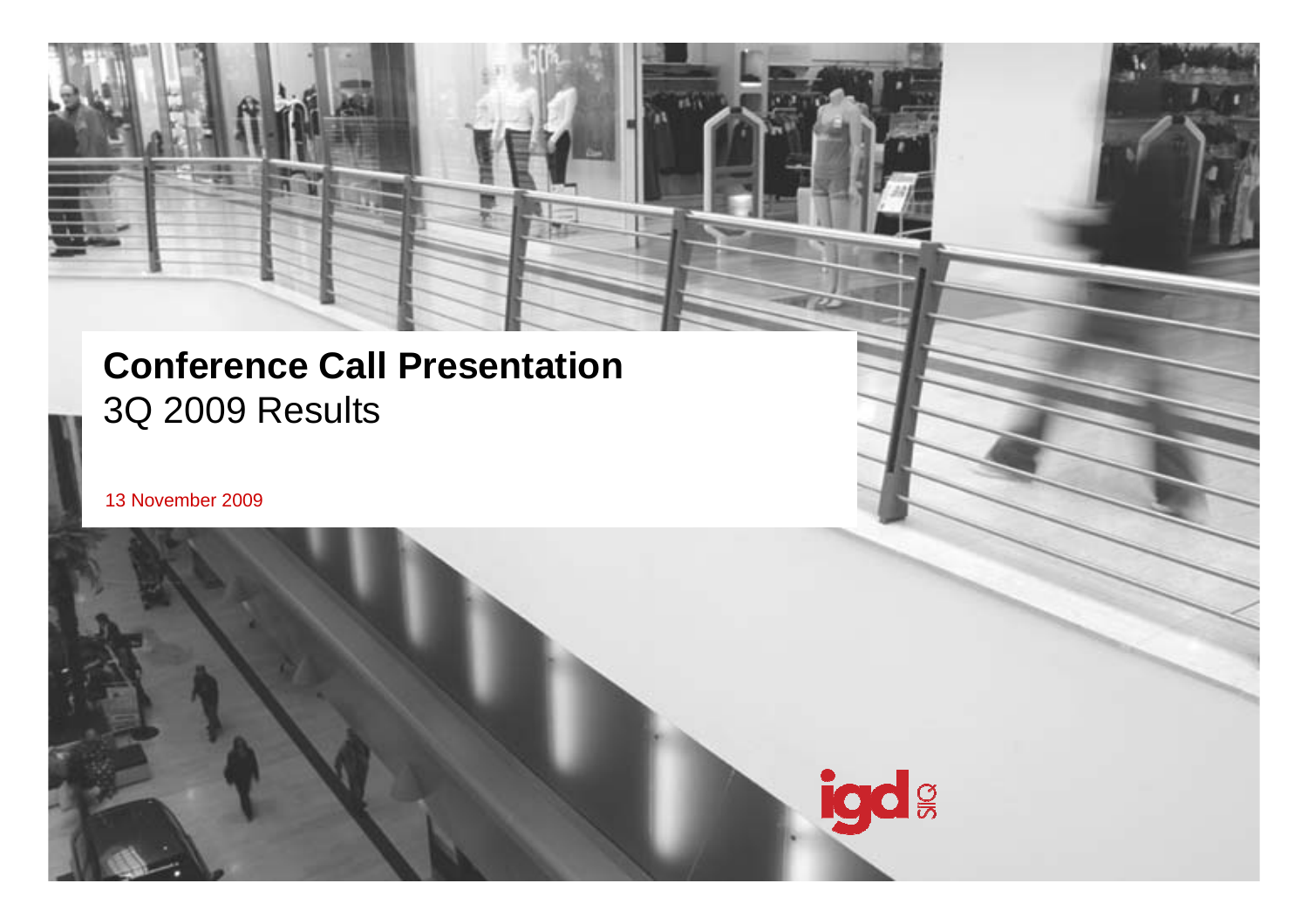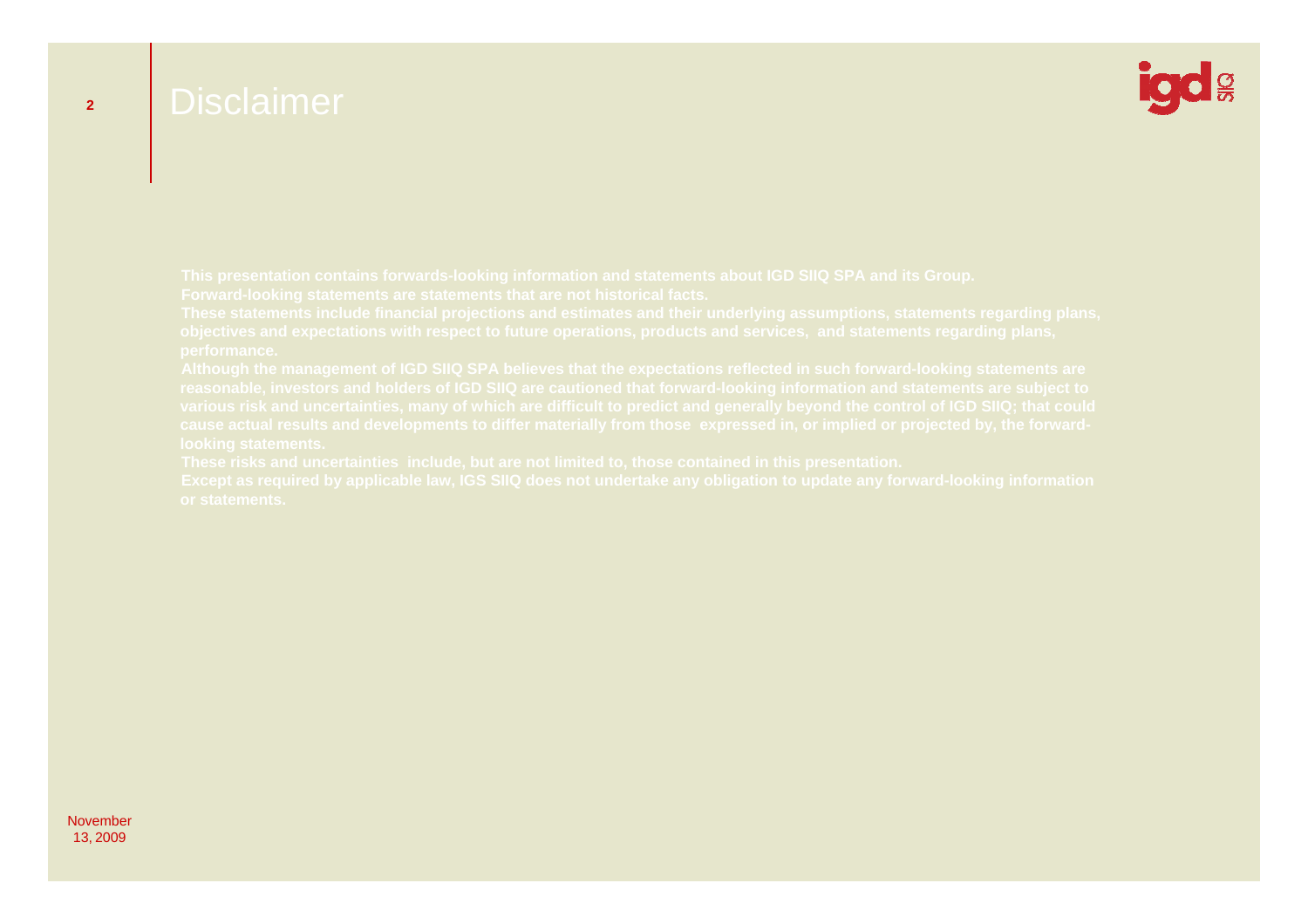

### **3Q 2009 RESULTS**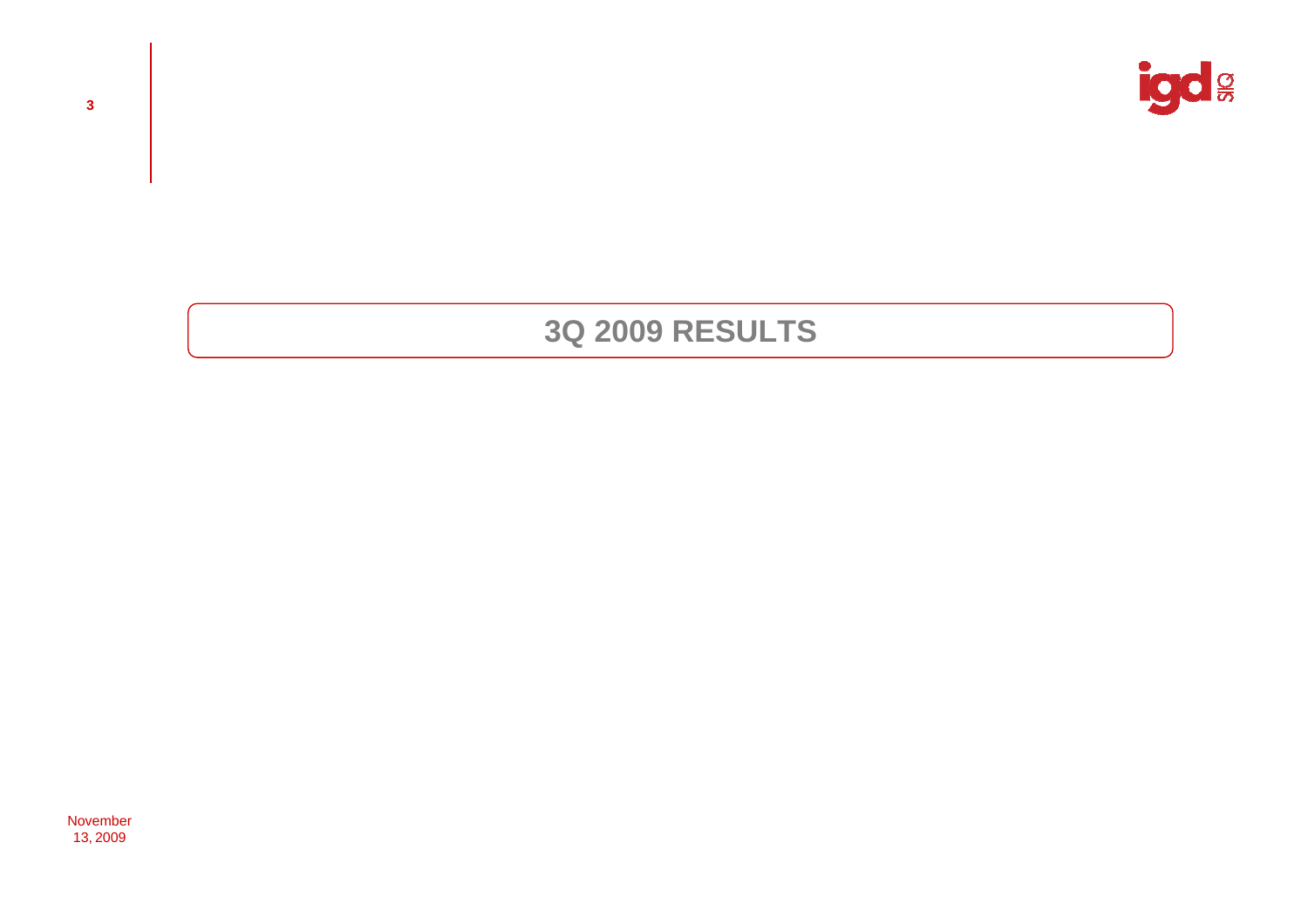

 $\frac{Q}{\overline{O}}$ 

Amounts in mn euros

November 13, 2009

**4**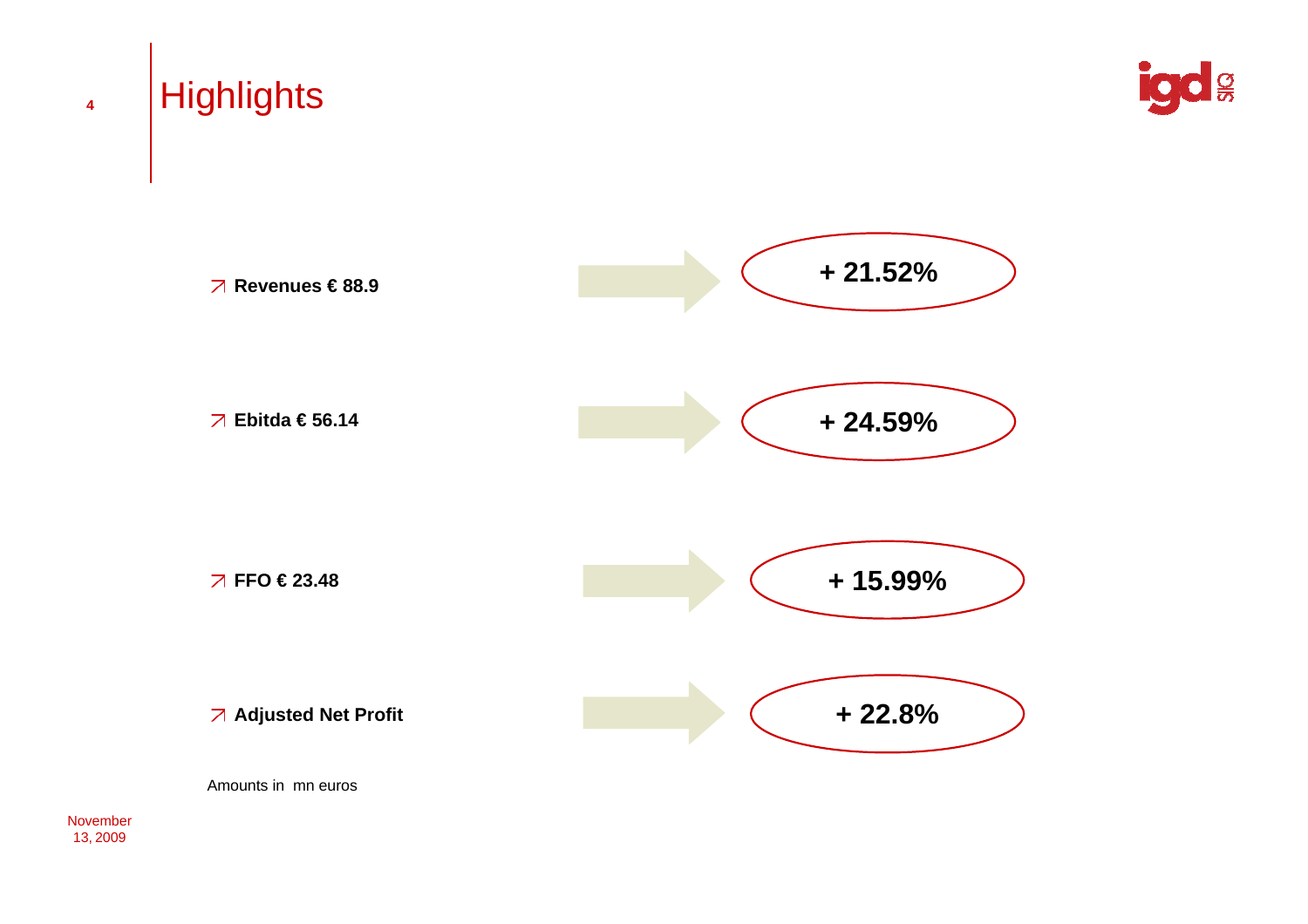# Net Profit



### **NET PROFIT**

### **NET PROFIT EVOLUTION**





Amounts in mn euros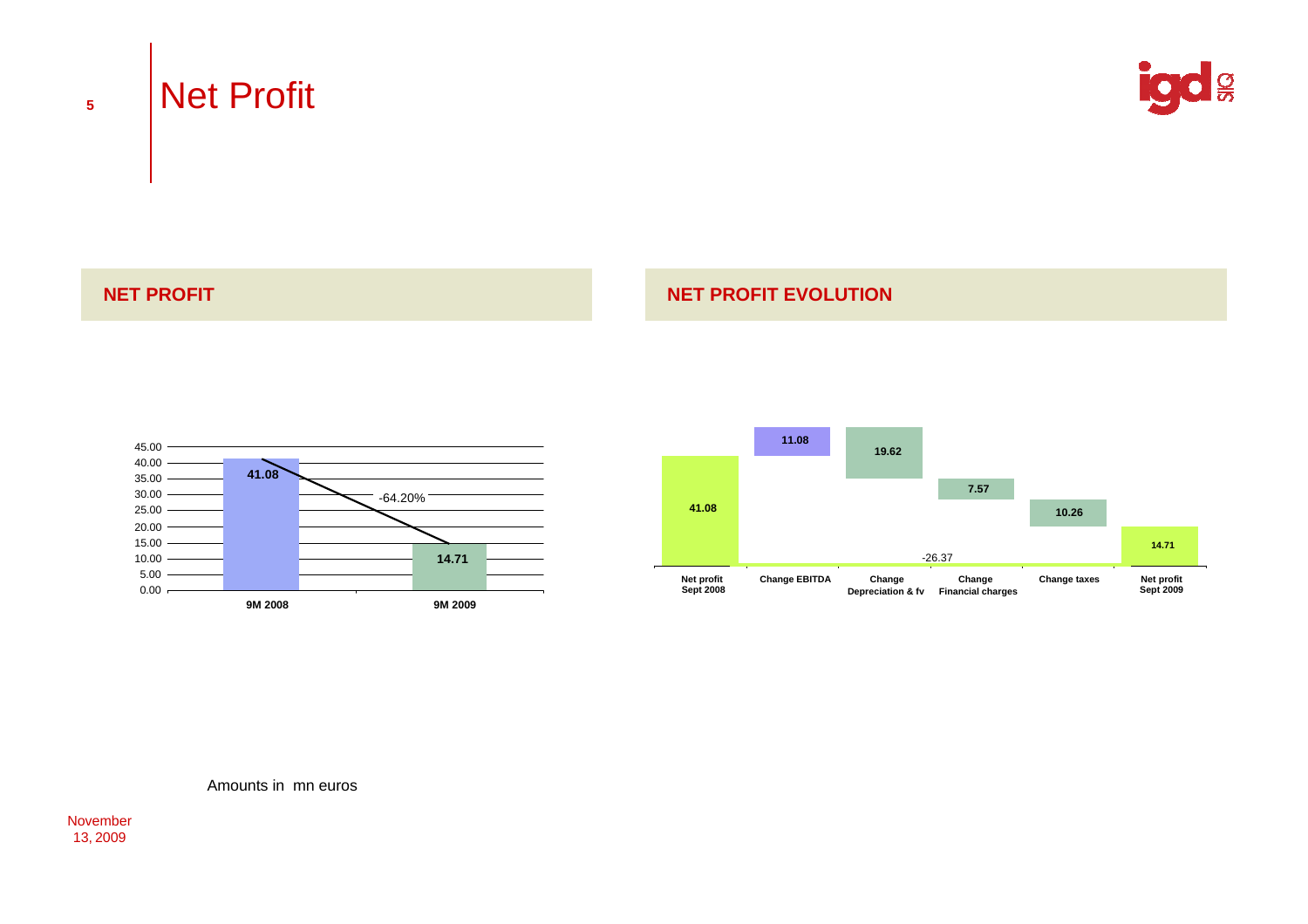# Adjusted Net Profit

|                                      |       | Sept-08      | Sept-09             |
|--------------------------------------|-------|--------------|---------------------|
| <b>NET PROFIT</b>                    | A     | 41.08        | 14.71               |
| <b>Effect on EBITDA</b>              |       | 0.00         | $-0.77$             |
| Change of work in progress           |       | 0.00         | $-0.77$             |
| Other devalutation of freehold asset |       | 0.00         | $-3.22$             |
| <b>FAIR VALUE Change</b>             |       | 7.14<br>7.14 | $-8.38$<br>$-11.60$ |
| <b>Effect on EBIT</b>                |       | 7.14         | $-12.37$            |
| Total effect on tax                  |       | 14.06        | 2.66                |
| <b>Effect on NET PROFIT</b>          | B     | 21.20        | $-9.71$             |
| <b>NET PROFIT ADJUSTED</b>           | (A-B) | 19.88        | 24.42               |

Amounts in mn euros

November 13, 2009

**6**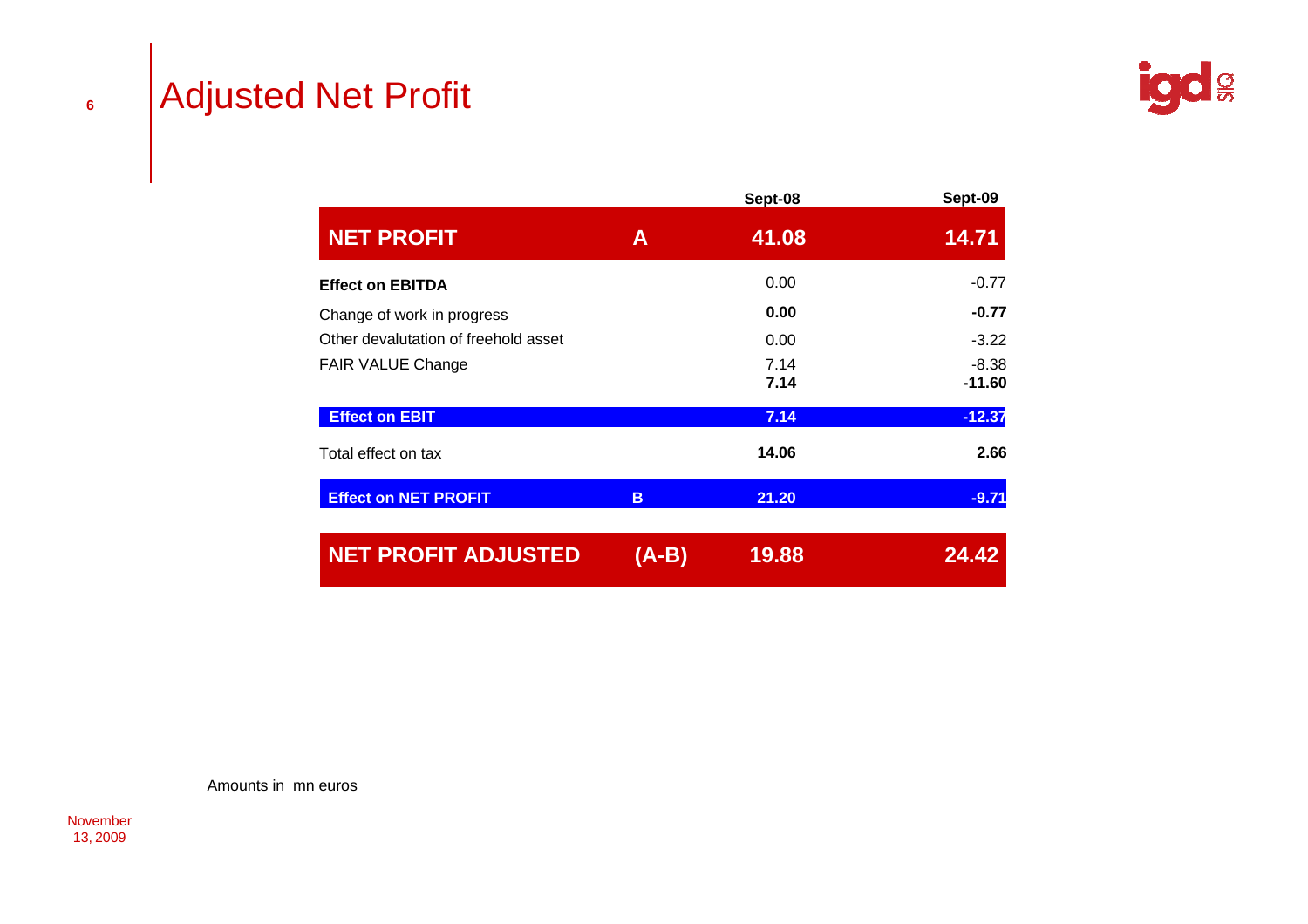### Reclassified Income Statement



|                                                           | (a)        | (b)        | $\Delta\%$ |
|-----------------------------------------------------------|------------|------------|------------|
|                                                           | 30-Sept-08 | 30-Sept-09 | (b)/(a)    |
| Rents from freehold properties                            | 55.46      | 72.47      | 30.66%     |
| Rents from leasehold properties                           | 8.34       | 6.44       | $-22.76%$  |
| Services income                                           | 3.07       | 4.55       | 48.40%     |
| <b>TOTAL REVENUES</b>                                     | 66.87      | 83.46      | 24.81%     |
| Other operating income                                    | 6.27       | 5.42       | $-13.58%$  |
| <b>TOTAL REVENUES + OTHER OPERATING</b><br><b>INCOMES</b> | 73.14      | 88.88      | 21.52%     |
| Other costs                                               | $-6.27$    | $-5.42$    | $-13.58%$  |
| Direct costs                                              | $-13.53$   | $-17.72$   | 31.01%     |
| $G$ & A                                                   | $-2.97$    | $-3.14$    | 5.76%      |
| Labour costs                                              | $-5.31$    | $-6.46$    | 21.54%     |
| <b>EBITDA</b>                                             | 45.06      | 56.14      | 24.59%     |
| Depreciation                                              | $-0.41$    | $-0.63$    | 55.57%     |
| Devaluation                                               | 0.00       | $-3.88$    |            |
| Change Fair Value                                         | 7.14       | $-8.38$    | $-217.36%$ |
| <b>EBIT</b>                                               | 51.79      | 43.25      | $-16.49%$  |
| <b>Financial incomes</b>                                  | 3.86       | 2.27       | $-41.35%$  |
| Financial charges                                         | $-22.56$   | $-28.54$   | 26.50%     |
| <b>FINANCIAL INCOME/CHARGES</b>                           | $-18.70$   | $-26.27$   | 40.50%     |
| <b>PROFIT BEFORE TAXES</b>                                | 33.09      | 16.98      | $-48.70%$  |
| Taxes                                                     | 7.99       | $-2.27$    | $-128.39%$ |
| <b>NET PROFIT</b>                                         | 41.08      | 14.71      | $-64.20%$  |

**7**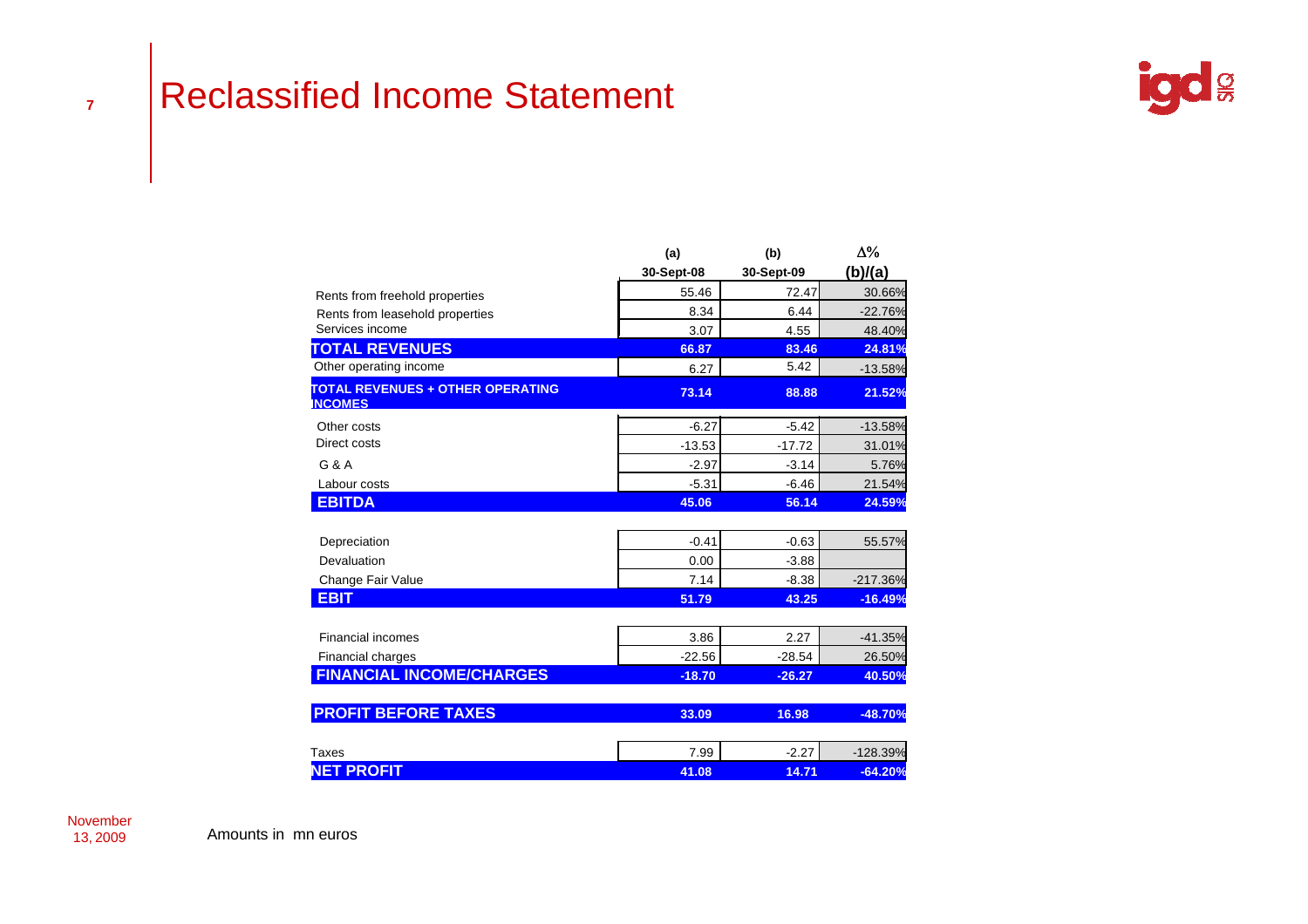### Revenues: + 21.52%





### **RENTS GROWTH**

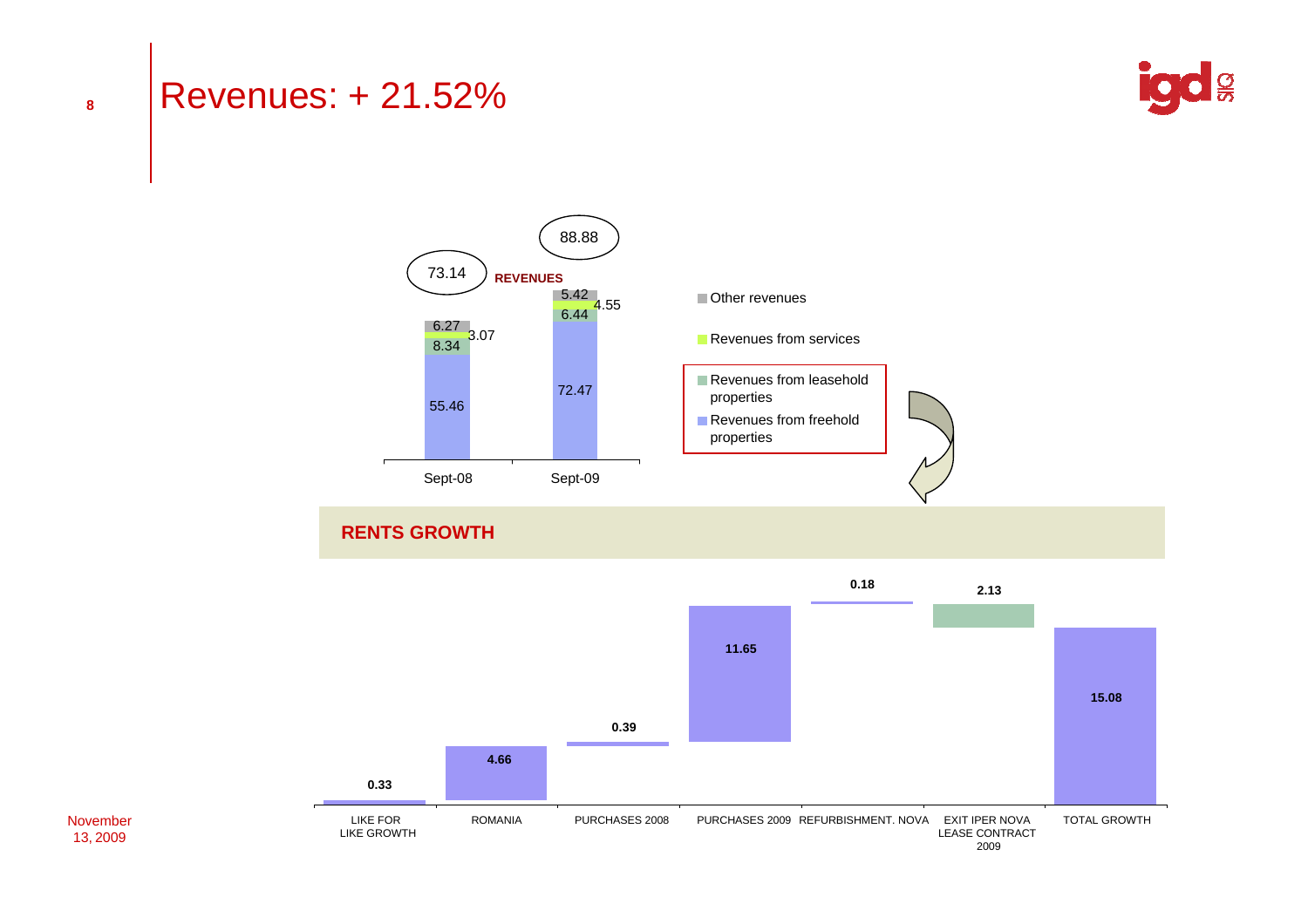

## Ebitda: +24.59% - Ebitda Margin: 67.26%



\* Change in direct costs is net of the cost for lease liabilities, already included in Change in revenues

**Direct costs**





\* Direct costs are represented including the cost for lease liabilities

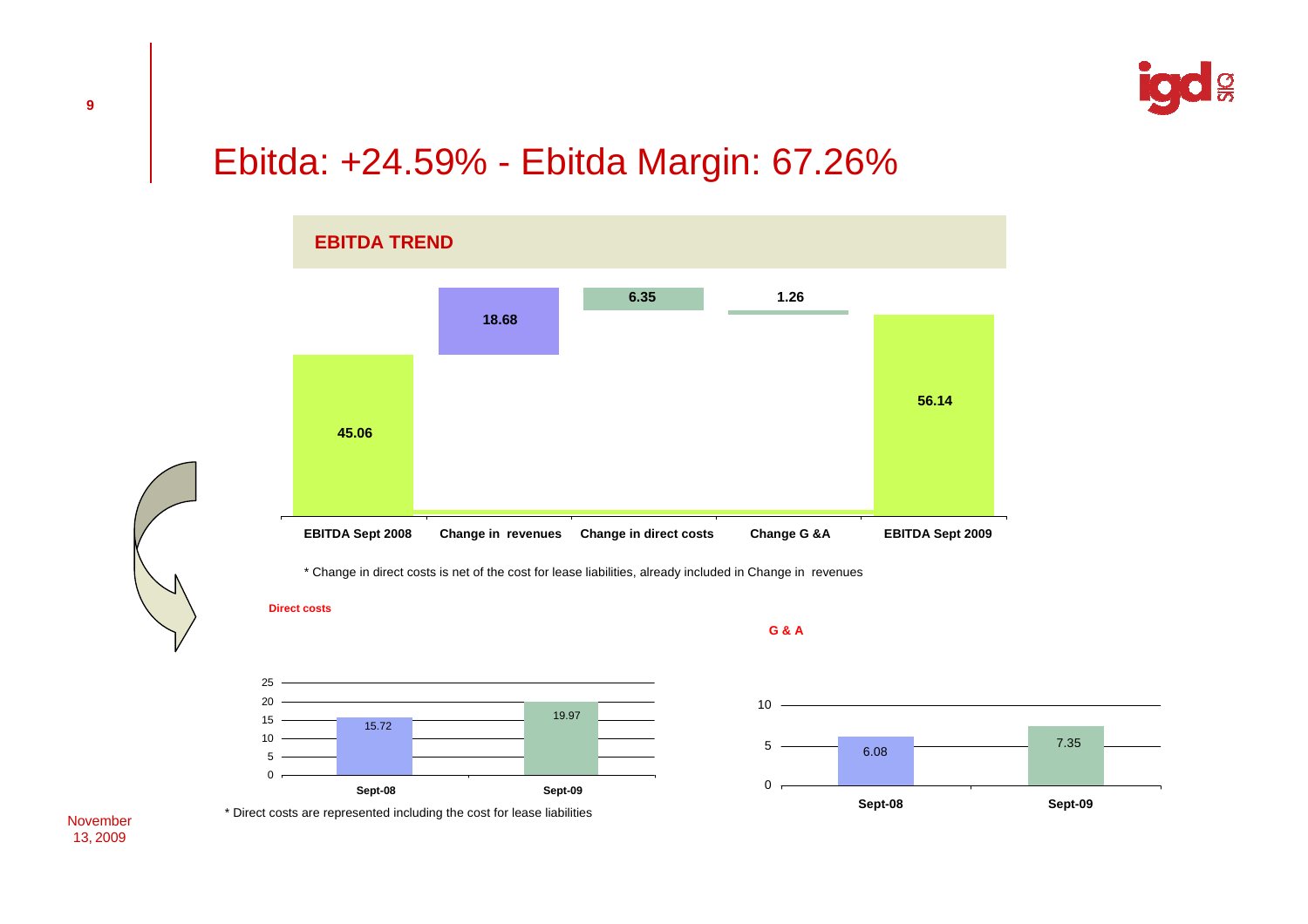

| Sources/use of funds             |            |           |         |          |           |         |          |
|----------------------------------|------------|-----------|---------|----------|-----------|---------|----------|
|                                  | 30-Sept-09 | 30-Jun-09 | Δ       | %        | 31-Dec-08 | Δ       | %        |
| <b>Fixed assets</b>              | 1,632.40   | 1,627.51  | 4.89    | 0.30%    | 1,516.18  | 116.22  | 7.67%    |
| <b>NWC</b>                       | 80.47      | 81.73     | $-1.26$ | $-1.54%$ | 42.76     | 37.71   | 88.19%   |
| Other long term liabilities      | $-75.28$   | $-74.21$  | $-1.07$ | 1.44%    | $-82.16$  | 6.88    | $-8.37%$ |
| <b>TOTAL USE OF FUNDS</b>        | 1.637.59   | 1.635.03  | 2.56    | 0.16%    | 1.476.78  | 160.81  | 10.89%   |
|                                  |            |           |         |          |           |         |          |
| Shareholders' equity<br>Net debt | 742.65     | 737.03    | 5.62    | 0.76%    | 742.88    | $-0.23$ | $-0.03%$ |
|                                  | 894.94     | 898.00    | $-3.06$ | $-0.34%$ | 733.90    | 161.04  | 21.94%   |
| <b>TOTAL SOURCES</b>             | 1,637.59   | 1,635.03  | 2.56    | 0.16%    | 1,476.78  | 160.81  | 10.89%   |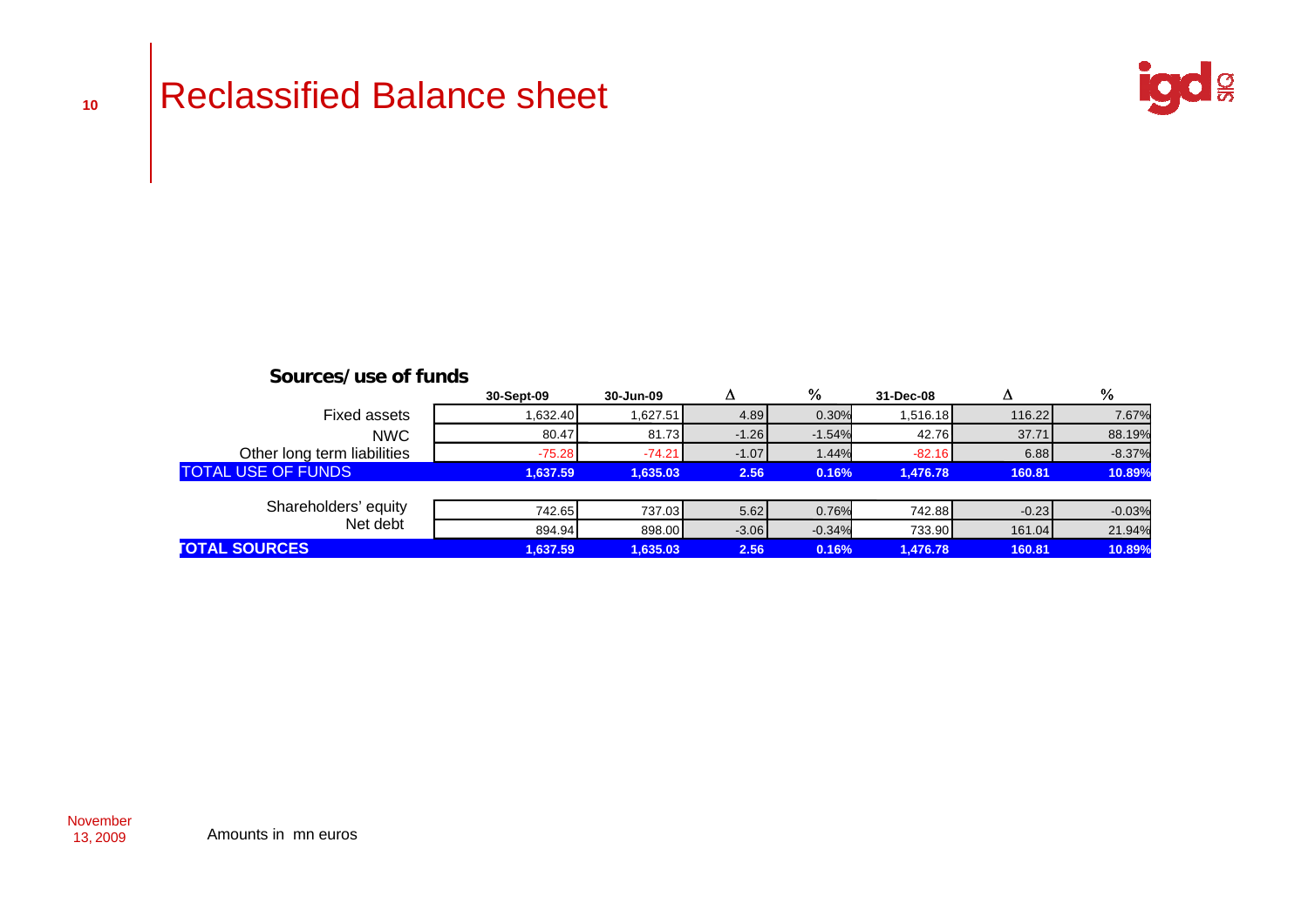**11**





**ENTERPRISE VALUE**



|                         | <b>FY08</b> | <b>Jun-09</b> | Sept-09 |  |
|-------------------------|-------------|---------------|---------|--|
| I TV                    | 51.57%      | 58.48%        | 58.28%  |  |
| % HEDGING ON MORTGAGES  | 73.10%      | 61.59%        | 62.62%  |  |
| AVERAGE COST OF DEBT    | 4.82%       | 4.21%         | 3.71%   |  |
| FIXED COST of mortgages | 4.29%       | 4.29%         | 4.20%   |  |



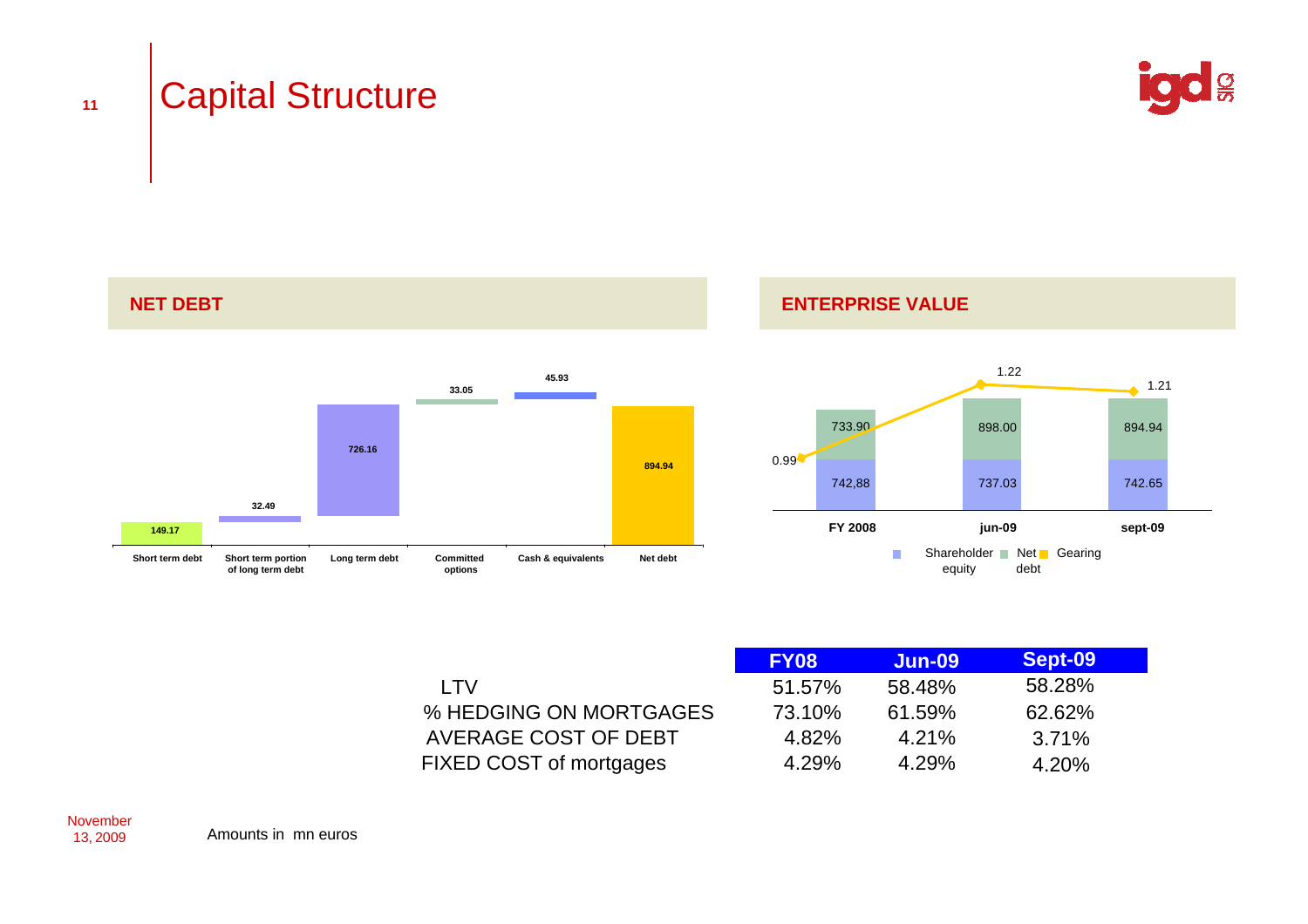# Italy - New openings and acquisitions in 2009



#### **Shopping centre TIBURTINO**



**Opening date:** 2 April **Investment:** 118 € mn **GLA:** 52,500 sqm **Location**: Lazio, **Guidonia**  Montecelio, along the Tiburtina road, Rome outskirts**Food Anchor:** Coop supermarket of 4,300 sqm (UniCoop Tirreno) **Gallery:** 116 shops and 10 medium-large sized areas

**Main brands:** Euronics, Obi, H&M, Bata

### **Shopping centre KATANE'**



**Opening date**: 5 May **Investment**: 98 € mn **GLA:** 27,000 sqm **Location**: Sicily, Northern **Catania**, next to the bypass connecting Syracuse and Messina **Food anchor:** Ipercoop of 8,000 sqm (IperCoop Sicilia) **Gallery**: 70 shops and 6

medium-sized areas **Main brands:** Euronics, Combipel, H&M,

### **Shopping centre LE MAIOLICHE**



**Opening date**: 8 October **Investment**: 85 € mn **GLA:** 32,000 sqm **Location**: Emilia-Romagna, **Faenza**, next to the exit of the A14 highway. **Food anchor:** Ipercoop of 9,300 sqm (Coop Adriatica) **Gallery**: 41 negozi e 5 medie superfici **Main brands:** C&A, Euronics, H&M, Trony, **Decathlon** 

#### **Shopping centre I BRICCHI**



**Opening date**: early Dec. **Investment**: 45 € mn **GLA**: 18,200 sqm **Location**:Piedmont, **Isola d' Asti**, close to the A33 highway **Food anchor:** Hypermarket of 6,500 smq (Il Gigante) **Gallery**: 25 shops and 6 medium-sized areas**Main brands:** Deichmann, Game 7 Athletics, BonPrix, BlueSpirit, Gamestop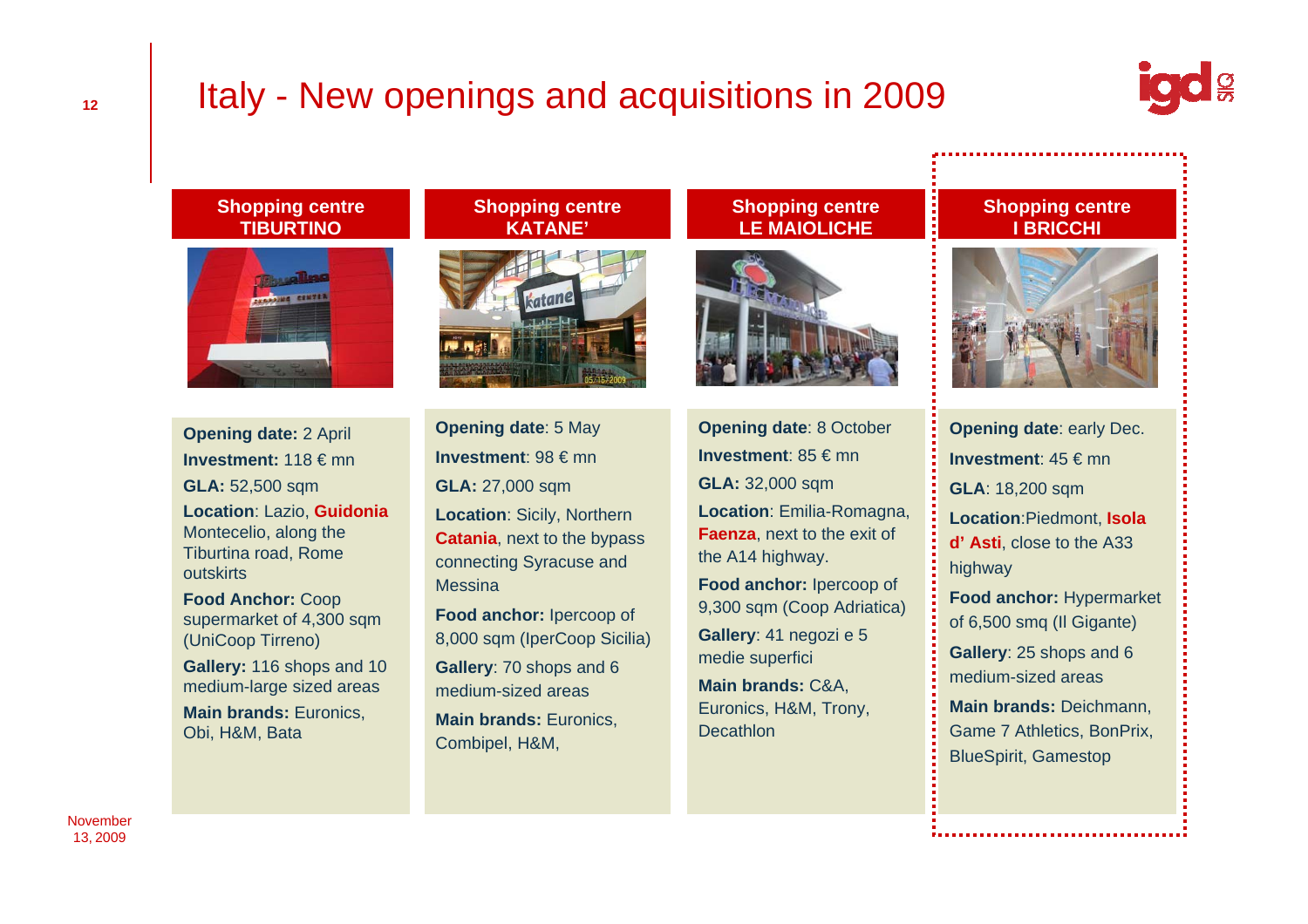# Romania – Partnerships and agreements in 2009



### **EXECUTION OFANNOUNCED STRATEGY**









**Enhance the value of the real estate assets in Romania by improving the consumer appeal and, consequently, the traffic for the centre operators**

**Announced:** on 16 March **3 centres:** Turda, Bistrata, Cluj **Contract Lenght**: 20 year rental agreement. First 5 years with the locked-in formula**Leased Areas**: Cluij 925 sqm; 895 Bistrata; Turda 1,188 sqm

**Announced:** on 12 October **1 centre:** Grand Center in Ploiesti Leased Area: 1,215 sqm

**Announced**: on 1 April **9 new centres**:Bistrita, Buzau, Traila, Vaslui, **Contracts renewed in:** Ploiesti, Rm.Vallea, Tulcea, Galati and Slatina till 2014 **Overall leased area**: 6,460 sqm

**Announced**: on 13 July **4 centres**:Vaslui, Braila, Buzau and Tulcea **Overall leased area**: 900 sqm

November 13, 2009

**Agreements with high-profile local and international partners established**